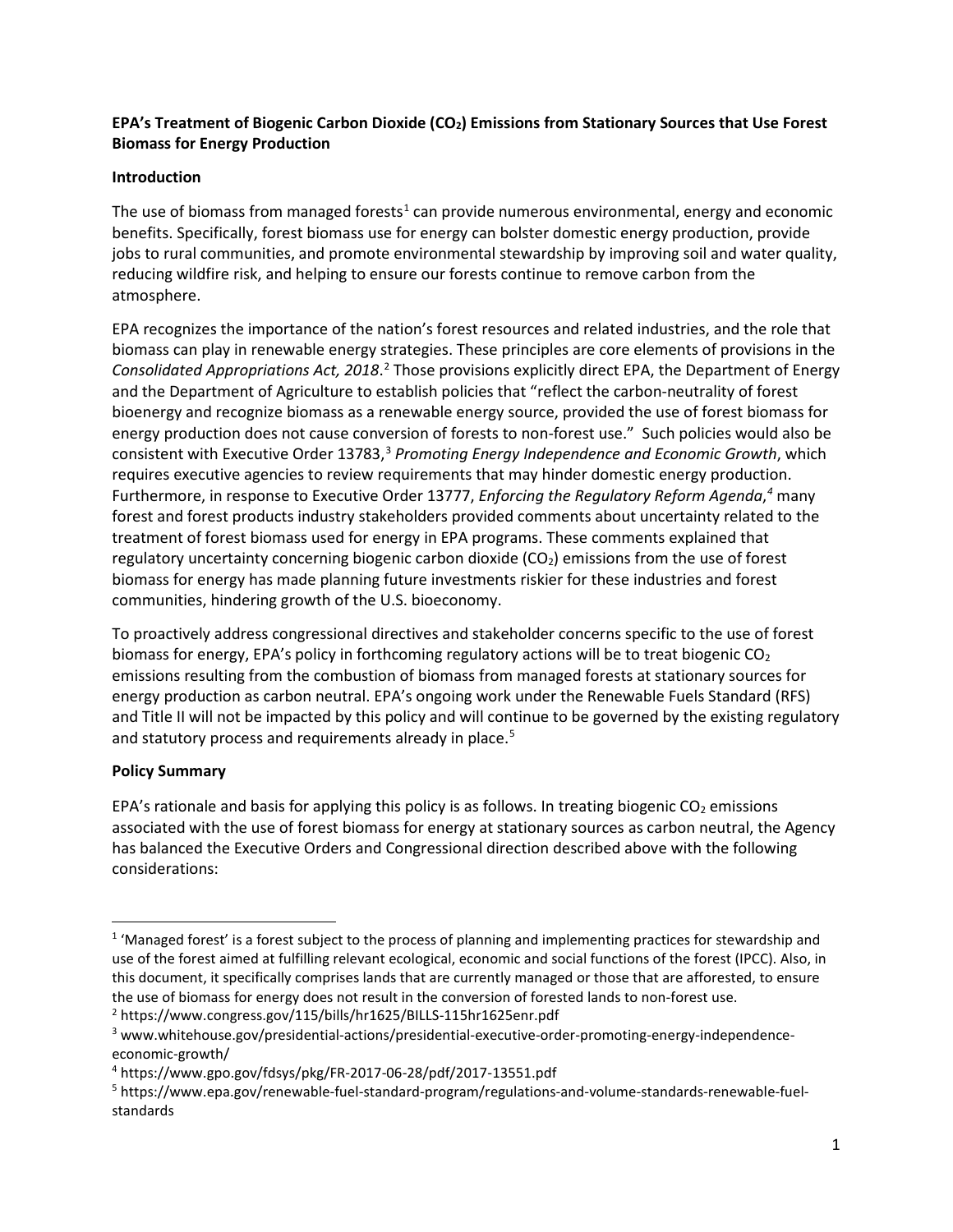- U.S. forests have been historically and are currently a net sink of carbon; in 2015, the forest sector offset approximately 11.2 percent of gross U.S. greenhouse gas emissions.
- Use of biomass for bioenergy can support the management of U.S. forests and can lead to increased carbon sequestration from U.S. forests over time.
- Draft EPA analysis suggests that use of various biomass feedstocks for energy at stationary sources can result in negligible net contribution to atmospheric concentrations of  $CO<sub>2</sub>$  depending on factors related to feedstock characteristics, production and consumption, and alternative uses.
- Use of biomass feedstocks from managed forests for energy at stationary sources can provide multiple environmental benefits, such as pest management, improved water and soil quality, and wildfire risk reduction.
- Use of these biomass feedstocks for energy at stationary sources can provide numerous economic benefits to rural communities, including new jobs and income from forest biomass industry and support of existing tourism and recreation industries in forested areas.
- EPA's technical work on a framework for assessing the net atmospheric contribution of biogenic  $CO<sub>2</sub>$  emissions from biomass feedstocks used by stationary sources for energy production, includes an ongoing peer review by EPA's Science Advisory Board (SAB). However, this process has not to date resulted in a workable, applied approach.
- Many forest and forest products industry stakeholders view the lack of a clear EPA policy on the treatment of biogenic  $CO<sub>2</sub>$  emissions resulting from the combustion of forest biomass for energy at stationary sources as an impediment to the use of biomass from managed forests for bioenergy purposes, thus frustrating the realization of its expected environmental and economic benefits.

The Agency's approach is a pragmatic one, promoting the environmental and economic benefits of the use of forest biomass for energy at stationary sources, while balancing uncertainty and administrative simplicity when making programmatic decisions.

This statement of agency policy is not a scientific determination and does not revise or amend any scientific determinations that EPA has previously made. Rather, this statement of policy is intended to: 1) provide clear recognition of the benefits of using forest biomass for energy production at stationary sources; and 2) signal the Agency's intent to treat the biogenic  $CO<sub>2</sub>$  emissions associated with the use of forest biomass for energy by stationary sources as carbon neutral in future regulatory actions and in various programmatic contexts, in accordance with the Executive Orders and Congressional direction described above.

This statement of agency policy does not represent a final agency action and does not directly address the treatment of biogenic CO<sub>2</sub> emissions at any particular stationary source or in any specific regulatory context or other EPA program such as voluntary programs. Any changes to the current treatment of biogenic  $CO<sub>2</sub>$  emissions at a specific entity or in a specific regulatory program or other context will be accomplished through the appropriate mechanisms, including, as necessary, a notice of any proposed rulemaking, the basis for such changes, and an opportunity for public comment.

# **Technical Summary**

Through photosynthesis, plants absorb  $CO<sub>2</sub>$  from the atmosphere and add it to their biomass as carbon, a process referred to as sequestration. When plant biomass is harvested or cleared from the land and burned for energy, used as an input to an industrial process, or biodegraded as part of waste treatment processes, the carbon in biomass is released into the atmosphere as  $CO<sub>2</sub>$ .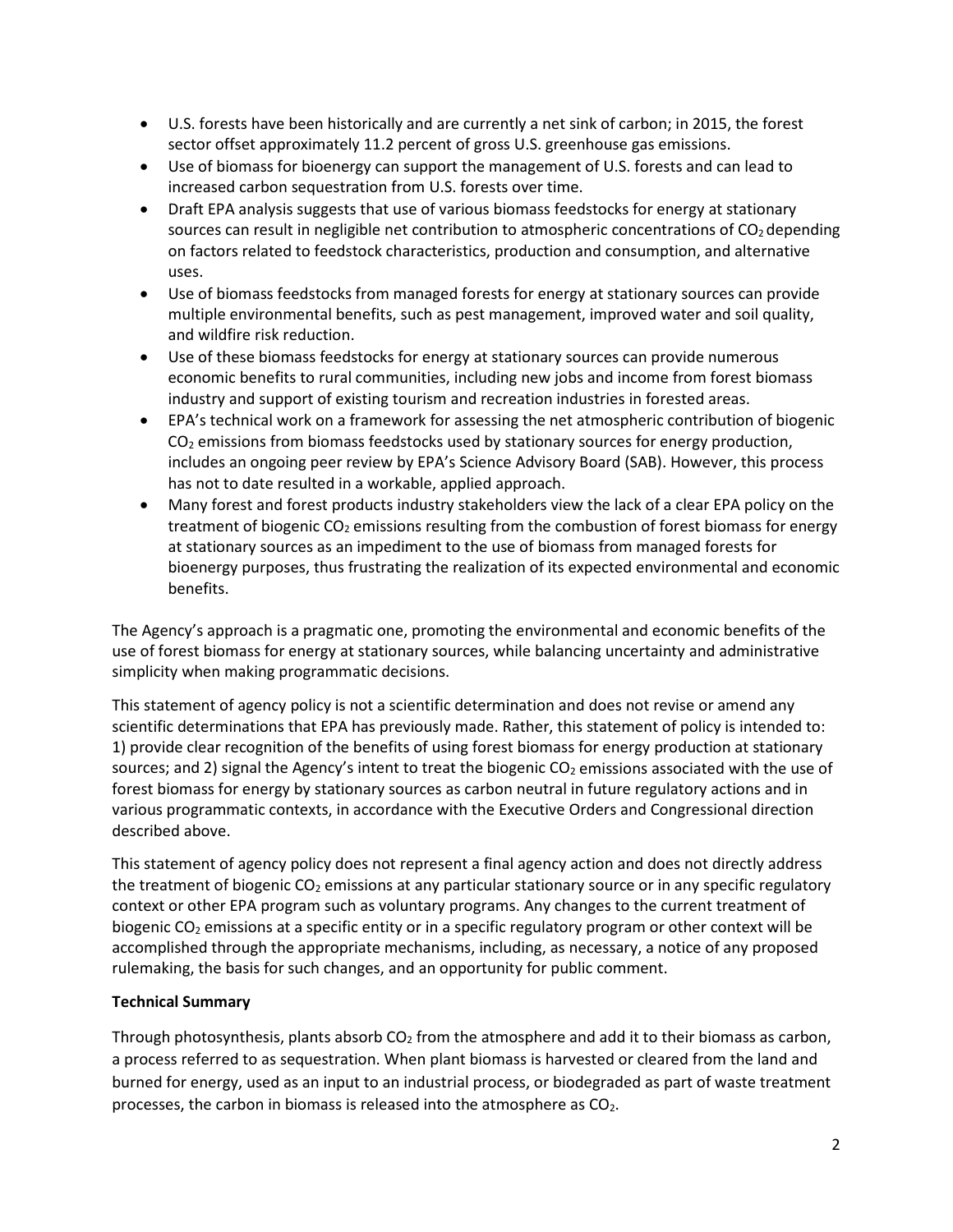EPA tracks all anthropogenic greenhouse gas (GHG) emissions and sequestration, including those resulting from the use of bioenergy, via the *Inventory of U.S. Greenhouse Gas Emissions and Sinks*. Consistent with Intergovernmental Panel on Climate Change (IPCC) methodologies, the Inventory provides a holistic approach to estimating carbon sequestration and GHG emissions at the national level across all sectors. Biogenic CO<sub>2</sub> emissions related to activities affecting terrestrial carbon stocks, such as harvesting trees, are captured within the land-use, land-use change, and forestry sector of the Inventory, even if a portion of those emissions, such as the  $CO<sub>2</sub>$  emissions from biomass combustion, ultimately take place at facilities typically associated with a different inventory sector (e.g., the energy sector). <sup>[6](#page-2-0)</sup> This national land sector inventory approach is well suited to track national trends, but it cannot attribute changes in forest carbon stocks to particular activities, such as the use of forest biomass for energy.

The scientific and technical considerations relevant to assessment of the GHG emissions and other land use-related outcomes from biomass use for energy production can be complex, as there are several interrelated biophysical, energy and market systems underpinning biomass production and use. Beginning in 2010, in response to stakeholder comments, <sup>[7](#page-2-1)</sup> EPA sought to advance the technical understanding for assessing the net biogenic  $CO<sub>2</sub>$  emissions associated with the use of biomass at stationary sources. In 2011, as part of this process to advance our technical understanding, EPA submitted for peer review with the EPA Science Advisory Board (SAB) a draft technical report<sup>[8](#page-2-2)</sup> presenting considerations for evaluating the biogenic  $CO<sub>2</sub>$  emissions associated with biomass use for energy at stationary sources (2011 Draft Framework). The SAB peer review of the 2011 Draft Framework<sup>[9](#page-2-3)</sup> found that it is not scientifically valid to assume that all biogenic feedstocks are carbon neutral, but rather that the net biogenic carbon profile related to the use of biomass feedstocks depends upon factors related to feedstock characteristics, production and consumption, and alternative uses. The SAB also asserted that use of some biomass feedstocks may have minimal net biogenic  $CO<sub>2</sub>$ emissions and others may require more analysis.<sup>[10](#page-2-4)</sup> Furthermore, the SAB also acknowledged that in addition to scientific elements, EPA may need to consider the tradeoffs and benefits of different accounting approaches and other practical implementation issues to inform policy choices when

<span id="page-2-0"></span> $6$  While included in the reported net carbon sequestration/CO<sub>2</sub> emissions in the land-use sector of the Inventory, the biogenic  $CO<sub>2</sub>$  emissions from combustion of biomass for energy are also quantified for informational purposes in the energy sector of the Inventory as a memo item, but are not included in that sector's total to avoid doublecounting.

<span id="page-2-1"></span><sup>7</sup> FR Notice [EPA–HQ–OAR–2010–0560; FRL–9175–9], Call for Information: Information on Greenhouse Gas Emissions Associated with Bioenergy and Other Biogenic Sources

<sup>&</sup>lt;https://19january2017snapshot.epa.gov/sites/production/files/2016-

<sup>08/</sup>documents/biogenic\_ghg\_srcs\_cfi\_7.15.10\_fr.pdf>.

<span id="page-2-2"></span><sup>&</sup>lt;sup>8</sup> Draft Accounting Framework for Biogenic CO<sub>2</sub> Emissions from Stationary Sources (2011) <

https://19january2017snapshot.epa.gov/sites/production/files/2016-08/documents/biogenic-co2-accountingframework-report-sept-2011.pdf>.

<span id="page-2-3"></span><sup>&</sup>lt;sup>9</sup> EPA Science Advisory Board Review of the 2011 Draft Accounting Framework for CO<sub>2</sub> Emissions for Biogenic Sources Study (2012)

<sup>&</sup>lt;https://yosemite.epa.gov/sab/sabproduct.nsf/0/57B7A4F1987D7F7385257A87007977F6/\$File/EPA-SAB-12-011 unsigned.pdf>.

<span id="page-2-4"></span><sup>&</sup>lt;sup>10</sup> A number of forest biomass feedstocks, such as certain industrial byproducts, have been demonstrated to result in little to negligible contribution to net atmospheric concentrations of  $CO<sub>2</sub>$  when used for energy at stationary sources.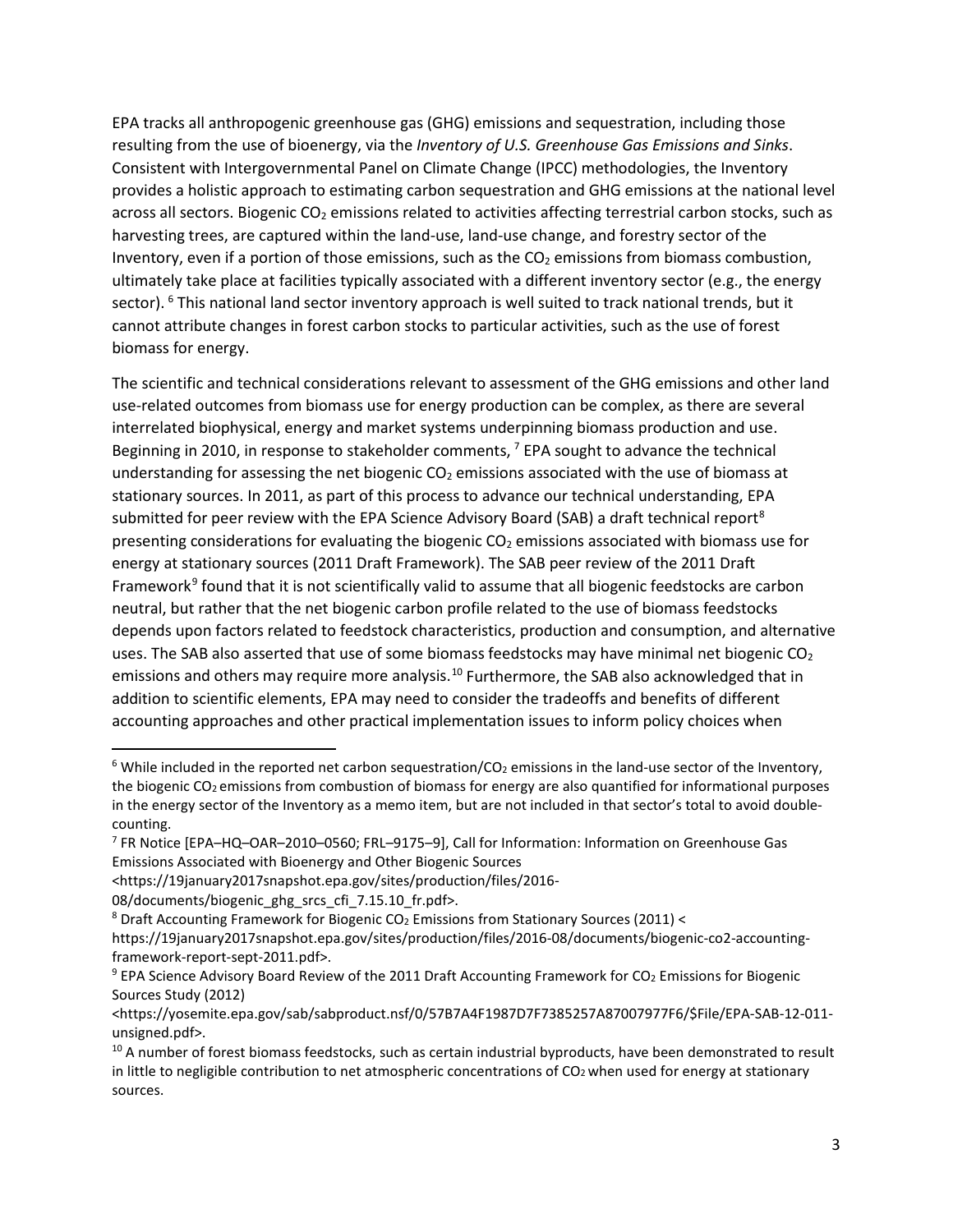assessing biogenic  $CO<sub>2</sub>$  emissions from stationary sources.<sup>9</sup> The SAB further acknowledged that accounting for biogenic CO<sub>2</sub> emissions associated with stationary sources involves both scientific and policy considerations, including the policy context in which the accounting is applied.<sup>[11](#page-3-0)</sup>

In November 2014, EPA released a revised second draft of its technical report (2014 Revised Framework)<sup>12</sup>, which incorporated input from the SAB's review of the 2011 Draft Framework and stakeholder comments and presented a potential framework for assessing biogenic  $CO<sub>2</sub>$  emissions. Final recommendations from the SAB peer review process of the 2014 Revised Framework remain uncertain as there is disagreement among the SAB on specific technical elements.<sup>[13](#page-3-2)</sup>

As a result, while a valuable exercise, the lengthy and intensive process of assessment and discussion, including among the SAB, has not to date resulted in a workable, applied approach for consistently assessing the net atmospheric contribution of biogenic  $CO<sub>2</sub>$  emissions at stationary sources. In addition, broader considerations also motivate EPA to establish this policy, including the substantial environmental and economic benefits associated with the use of forest biomass, the benefits of providing clarity to stakeholders, and direction from Congress and relevant Executive Orders.

# **National Forest Carbon Stocks and the Role of Bioenergy**

While it is not possible to discern from national forest carbon stock estimates the effects of a particular stationary source's use of forest biomass for energy, general U.S. carbon stock trends in the land sector, including changes in forest biomass consumption, are captured in the *Inventory of U.S. Greenhouse Gas Emissions and Sinks.* U.S. forested lands currently remove more CO<sub>2</sub> from the atmosphere than they emit (i.e., they are a net sink of carbon); in 2015 the forest sector offset approximately 11.2 percent of gross U.S. GHG emissions.[14](#page-3-3) While there is some uncertainty within the scientific community about whether U.S. forests will remain a net carbon sink over the coming years, recent research shows that under current market and environmental conditions, continued forest land investment and management can allow for continued and even increased U.S. forest carbon stocks in the future. Specifically, landowners can anticipate future markets for woody materials and accordingly invest in forested lands.[15](#page-3-4)

Changes in demand for forest-derived biomass could influence how U.S. land owners manage forests and the related forest carbon stocks. For example, in the short term, increased biomass demand may

<span id="page-3-0"></span><sup>&</sup>lt;sup>11</sup> In fact, the SAB acknowledged in its review of both the Draft and Revised Frameworks that it was difficult to conduct a scientific review of the Framework in the absence of information about the applied policy context in which it would be used.

<span id="page-3-1"></span><sup>&</sup>lt;sup>12</sup> Revised Framework for Assessing Biogenic CO<sub>2</sub> Emissions from Stationary Sources. (2014) <

https://19january2017snapshot.epa.gov/sites/production/files/2016-08/documents/framework-for-assessingbiogenic-co2-emissions.pdf>.

<span id="page-3-2"></span><sup>&</sup>lt;sup>13</sup> Disagreement remains between EPA's Biogenic Carbon Emissions Panel and the EPA Chartered SAB, specifically on the issue of the timeframe for assessment of biogenic CO<sub>2</sub> emissions from the use of biomass at stationary sources. The disagreement is focused on whether the timeframe should be a policy-specific horizon or based on the time horizon in which all terrestrial impacts (positive and negative) associated with biomass use for energy are included.

<span id="page-3-3"></span><sup>14</sup> *Inventory of U.S. Greenhouse Gas Emissions and Sinks*: 1990-2015 <

https://www.epa.gov/ghgemissions/inventory-us-greenhouse-gas-emissions-and-sinks-1990-2015>.

<span id="page-3-4"></span><sup>15</sup> Tian, Xiaohui, Brent Sohngen, Justin Baker, Sara Ohrel, and Allen A. Fawcett. 2018. *Will U.S. Forests Continue to Be a Carbon Sink?* Land Economics February 2018. 94 (1): 97–113. ISSN 0023-7639.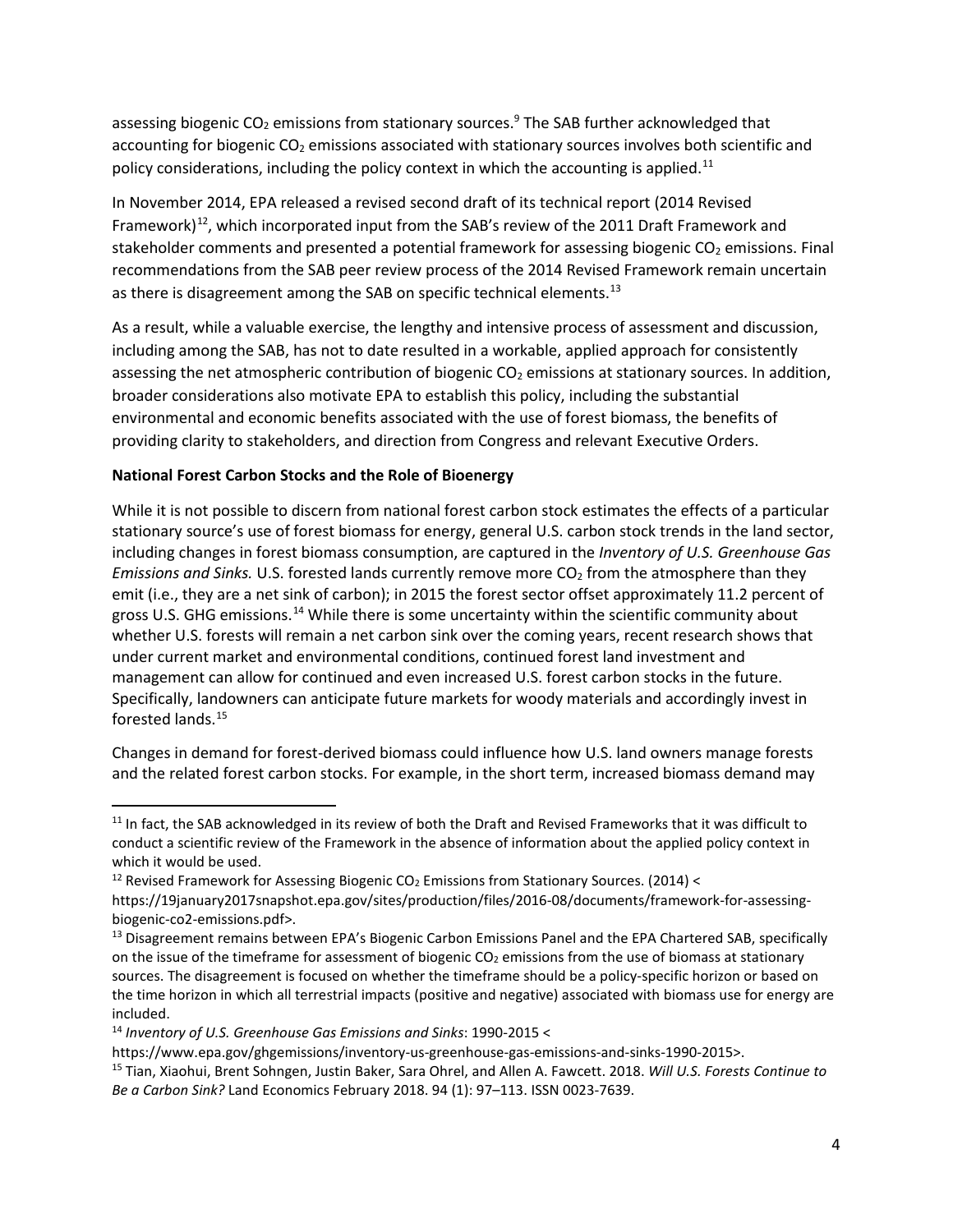change forest product market dynamics and how the forest industry sources materials. Stakeholders have raised concerns regarding near term land-use changes in response to increased biomass demand. Over time, stronger markets for biomass from managed lands could potentially bring more added value to forested lands and lead to increased forested lands and carbon sequestration.<sup>[16](#page-4-0)</sup> This market development could help reduce the conversion of forest lands to non-forest uses. EPA recognizes the importance of ensuring the management of forests protects and conserves biologically sensitive areas and, in the ongoing implementation of this policy, will continue to closely monitor overall bioenergy demand and landscape conditions for changes that might have negative impacts on public health or the environment. EPA will continue to evaluate the applicability of this policy of treating biogenic  $CO<sub>2</sub>$  as carbon neutral based on relevant information, including data from interagency partners on updated trends in forest carbon stocks. This safeguard, among others, serves to ensure that EPA periodically assesses the need to revisit this treatment in the future.

#### **Environmental and Economic Benefits of Bioenergy**

EPA recognizes it is also important to consider additional roles of biomass and the land sector in GHG mitigation strategies and in the economy. Biomass from forest management activities can provide significant energy, economic, and environmental benefits to the U.S. For example, thinning and fuel treatments in western states can reduce the risk of forest fires, while simultaneously providing an energy source for the electric grid. The use of forest biomass for energy at stationary sources can also provide environmental benefits, such as improved soil and water quality, which help facilitate healthy forests. Healthy forests support outdoor recreation and tourism, bringing much needed income to rural communities. Landowners and communities benefit from the economic gains of their forests, which in turn allows them to invest more in the habitats and ecosystems that sustain these industries. The use of forest-derived bioenergy can also play a role in promoting domestic energy security for the U.S. and provide flexibility for stationary sources to use a variety of feedstock resources, potentially lowering costs. The U.S. has historically had a large forest products industry and continued growth is expected in the bioeconomy.<sup>[17](#page-4-1)</sup> Thus, forest-derived bioenergy can provide new markets and new products to the U.S. bioeconomy.

Currently, many U.S. states recognize the benefit of using biomass as renewable energy in their state electricity generation mixes, as evidenced by the number of state renewable portfolio standards (RPS) that include some biomass as an eligible renewable energy resource. Many international programs also recognize that biomass can have benefits and encourage its use for energy production through national energy policies, such as the United Kingdom Renewables Obligation program.[18](#page-4-2) These U.S. state and international programs have shown that diverse energy resources and unique economic, environmental and renewable energy goals can promote bioenergy development, as well as responsible land management. An EPA policy treating biogenic  $CO<sub>2</sub>$  emissions from the use of biomass from managed forests at stationary sources for energy as carbon neutral, as presented in this document, will foster the alignment of EPA regulatory actions with the treatment of biogenic  $CO<sub>2</sub>$  emissions in U.S. state and

<span id="page-4-0"></span> <sup>16</sup> Latta, Greg S., Justin S. Baker, Robert H. Beach, Steven K. Rose, Bruce A McCarl. 2013. *A multi-sector intertemporal optimization approach to assess the GHG implications of U.S. forest and agricultural biomass electricity expansion*. Journal of Forest Economics 19 (2013) 361–383.

<span id="page-4-1"></span><sup>17</sup> Biomass Research and Development Board. 2016. *Federal Activities Report on the Bioeconomy* <https://www.energy.gov/sites/prod/files/2016/02/f30/farb\_2\_18\_16.pdf>.

<span id="page-4-2"></span><sup>18</sup> https://www.ofgem.gov.uk/environmental-programmes/ro